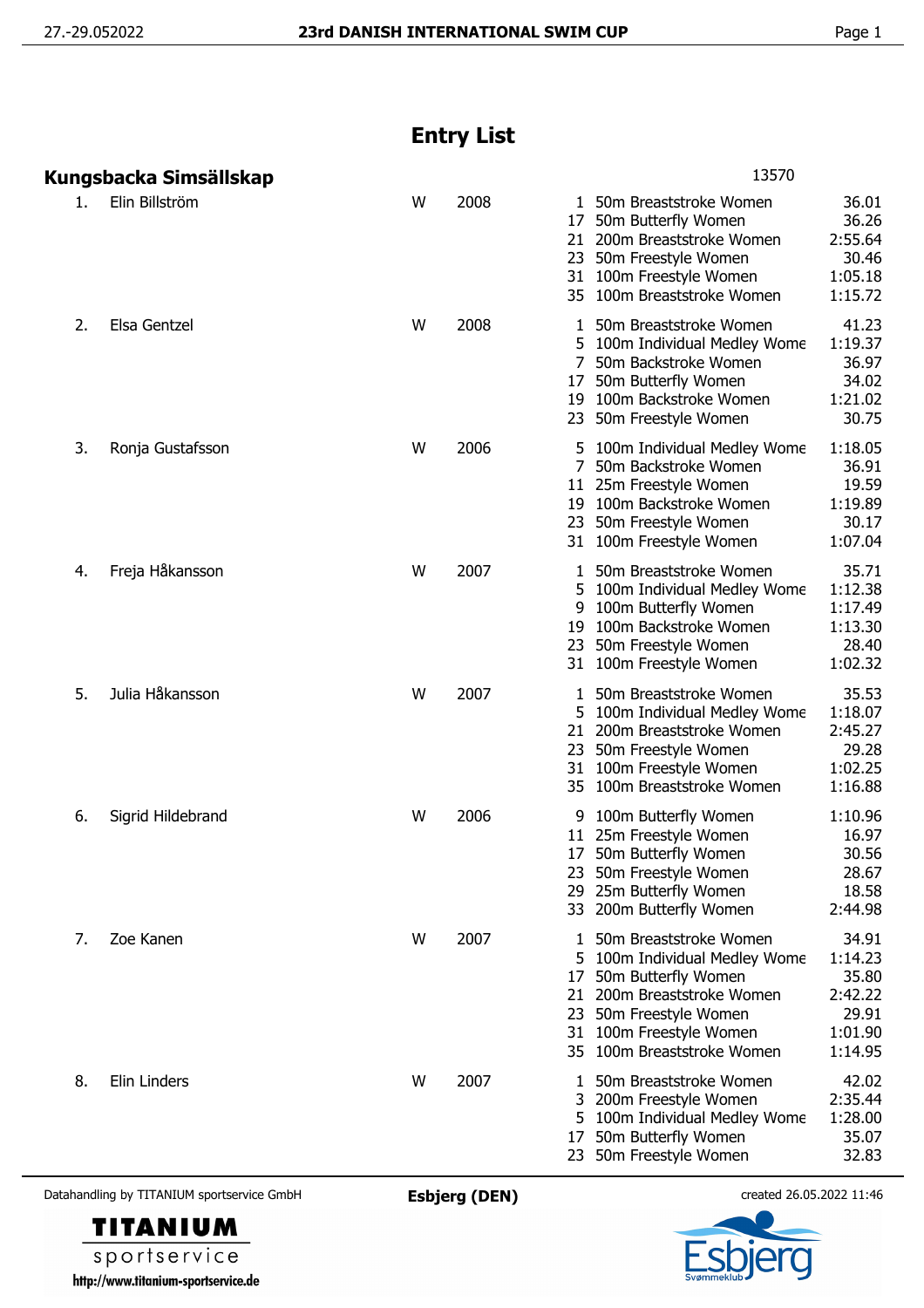| Kungsbacka Simsällskap |   |      | 13570                                                                                                                                                                                                                                                                                     |
|------------------------|---|------|-------------------------------------------------------------------------------------------------------------------------------------------------------------------------------------------------------------------------------------------------------------------------------------------|
| Elin Linders           | W | 2007 | 25.05<br>29 25m Butterfly Women                                                                                                                                                                                                                                                           |
| Annalie Rutter         | W | 2007 | 1:22.36<br>100m Individual Medley Wome<br>5<br>1:09.27<br>100m Butterfly Women<br>9<br>50m Butterfly Women<br>31.16<br>17<br>29 25m Butterfly Women<br>100m Freestyle Women<br>1:05.37<br>31<br>200m Butterfly Women<br>2:44.66<br>33                                                     |
| Miriam Schedvin        | W | 2007 | 39.90<br>50m Breaststroke Women<br>1:28.35<br>100m Individual Medley Wome<br>5<br>25m Breaststroke Women<br>13<br>200m Breaststroke Women<br>3:04.39<br>21<br>32.61<br>50m Freestyle Women<br>23<br>100m Breaststroke Women<br>1:27.84<br>35                                              |
| Olivia Staafgård       | W | 2007 | 36.38<br>50m Breaststroke Women<br>1<br>1:10.81<br>100m Individual Medley Wome<br>50m Butterfly Women<br>30.87<br>17<br>100m Backstroke Women<br>1:08.38<br>19<br>27.78<br>50m Freestyle Women<br>23<br>100m Freestyle Women<br>1:00.15<br>31<br>100m Breaststroke Women<br>1:22.41<br>35 |
| Filippa Sundqvist      | W | 2007 | 38.34<br>50m Breaststroke Women<br>1<br>1:17.47<br>100m Individual Medley Wome<br>5<br>50m Butterfly Women<br>35.06<br>17<br>200m Breaststroke Women<br>2:58.53<br>21<br>31.13<br>50m Freestyle Women<br>23<br>1:23.23<br>100m Breaststroke Women<br>35                                   |
| Tilja Wennesjö         | W | 2007 | 40.43<br>50m Breaststroke Women<br>1<br>1:23.35<br>100m Individual Medley Wome<br>5<br>50m Butterfly Women<br>36.72<br>17<br>50m Freestyle Women<br>32.21<br>23<br>3:05.44<br>200m Individual Medley Wome<br>25<br>1:31.32<br>35 100m Breaststroke Women                                  |
| Isabell Wertheim       | W | 2008 | 2:14.81<br>3 200m Freestyle Women<br>1:13.52<br>100m Individual Medley Wome<br>5<br>4:46.39<br>400m Freestyle Women<br>15<br>32.38<br>50m Butterfly Women<br>17<br>28.41<br>50m Freestyle Women<br>23<br>1:01.56<br>100m Freestyle Women<br>31                                            |
| Febe Westerdahl        | W | 2006 | 35.57<br>50m Breaststroke Women<br>1<br>1:07.37<br>100m Individual Medley Wome<br>5<br>34.01<br>50m Backstroke Women<br>7<br>31.32<br>50m Butterfly Women<br>17<br>20.39<br>25m Butterfly Women<br>29<br>1:15.74<br>100m Breaststroke Women<br>35                                         |
| Alexander Alvstrand    | M | 2007 | 42.55<br>50m Breaststroke Men<br>1:22.91<br>100m Individual Medley Men<br>6<br>19.46<br>25m Freestyle Men<br>12<br>1:24.37<br>100m Backstroke Men<br>20<br>28.06<br>25m Backstroke Men<br>28<br>1:10.25<br>100m Freestyle Men<br>32                                                       |
| Albin Amrén            | M | 2006 | 2 50m Breaststroke Men<br>33.52                                                                                                                                                                                                                                                           |
|                        |   |      |                                                                                                                                                                                                                                                                                           |

Datahandling by TITANIUM sportservice GmbH **Esbjerg (DEN)** created 26.05.2022 11:46



**TITANIUM**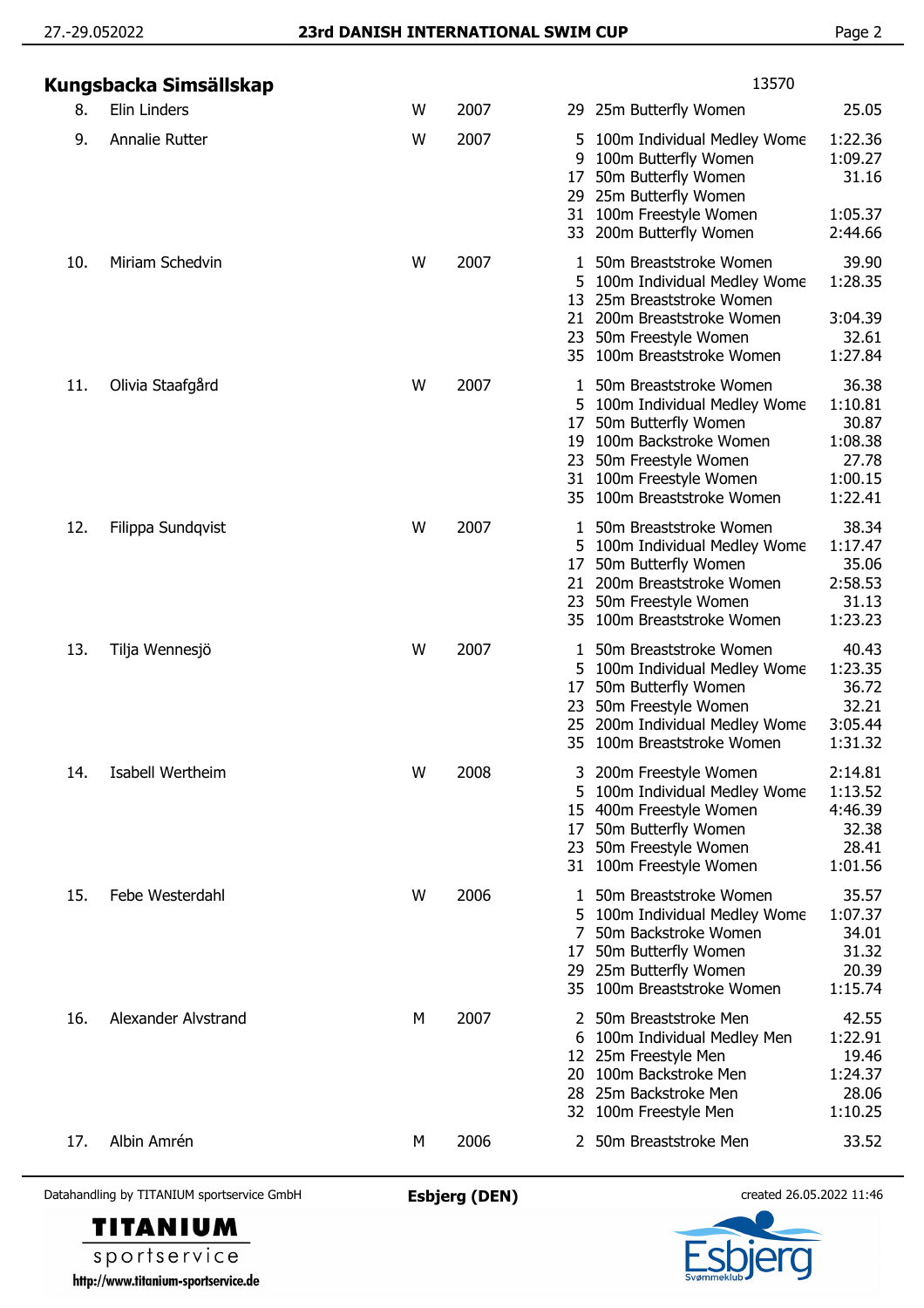| Kungsbacka Simsällskap |                            |   |      | 13570                                                                                                                                                                                                                                                                                |  |  |
|------------------------|----------------------------|---|------|--------------------------------------------------------------------------------------------------------------------------------------------------------------------------------------------------------------------------------------------------------------------------------------|--|--|
| 17.                    | Albin Amrén                | М | 2006 | 1:09.98<br>6 100m Individual Medley Men<br>18.82<br>12 25m Freestyle Men<br>29.71<br>50m Butterfly Men<br>18<br>26.95<br>24 50m Freestyle Men<br>1:13.08<br>36 100m Breaststroke Men                                                                                                 |  |  |
| 18.                    | Max Andersson              | М | 2007 | 17.26<br>12 25m Freestyle Men<br>31.06<br>18 50m Butterfly Men<br>24 50m Freestyle Men<br>26.98<br>29.27<br>28 25m Backstroke Men<br>17.61<br>30 25m Butterfly Men<br>57.62<br>32 100m Freestyle Men                                                                                 |  |  |
| 19.                    | Emrik Hammar               | М | 2007 | 2:14.36<br>4 200m Freestyle Men<br>6 100m Individual Medley Men<br>1:14.10<br>100m Butterfly Men<br>1:07.12<br>10<br>50m Butterfly Men<br>30.07<br>18<br>24 50m Freestyle Men<br>28.08<br>1:00.75<br>32 100m Freestyle Men                                                           |  |  |
| 20.                    | Ludvig Henriksson          | М | 2007 | 1:13.51<br>6 100m Individual Medley Men<br>100m Butterfly Men<br>1:11.84<br>10<br>5:06.25<br>16 400m Freestyle Men<br>50m Butterfly Men<br>30.81<br>18<br>28.86<br>24 50m Freestyle Men<br>2:37.28<br>26 200m Individual Medley Men                                                  |  |  |
| 21.                    | William Hörgren            | М | 2007 | 32.06<br>50m Breaststroke Men<br>2<br>1:05.69<br>100m Individual Medley Men<br>6<br>50m Backstroke Men<br>29.89<br>8<br>29.10<br>25m Breaststroke Men<br>14<br>100m Backstroke Men<br>1:02.84<br>20<br>2:30.02<br>200m Breaststroke Men<br>22<br>1:09.31<br>36 100m Breaststroke Men |  |  |
| 22.                    | Alexander Johansson        | м | 2004 |                                                                                                                                                                                                                                                                                      |  |  |
| 23.                    | Jonatan Mattiasson         | м | 2006 | 45.72<br>2 50m Breaststroke Men<br>1:20.09<br>6 100m Individual Medley Men<br>25m Freestyle Men<br>12<br>25m Breaststroke Men<br>14<br>100m Freestyle Men<br>1:04.38<br>32<br>1:30.55<br>100m Breaststroke Men<br>36                                                                 |  |  |
| 24.                    | Alejandro Poller           | М | 2007 | 2:02.85<br>4 200m Freestyle Men<br>1:04.11<br>100m Individual Medley Men<br>6<br>1:02.20<br>100m Butterfly Men<br>10<br>50m Butterfly Men<br>27.71<br>18<br>24.86<br>24 50m Freestyle Men<br>53.89<br>32 100m Freestyle Men                                                          |  |  |
| 25.                    | <b>Maximilian Thorsell</b> | M | 2007 | 37.27<br>2 50m Breaststroke Men<br>1:20.04<br>100m Individual Medley Men<br>6<br>30.46<br>50m Butterfly Men<br>18<br>100m Backstroke Men<br>1:05.28<br>20<br>2:26.33<br>200m Individual Medley Men<br>26<br>56.91<br>32 100m Freestyle Men                                           |  |  |
| 26.                    | Elias Väinölä              | М | 2007 | 50m Breaststroke Men<br>39.12<br>2<br>1:25.36<br>100m Individual Medley Men<br>6                                                                                                                                                                                                     |  |  |

Datahandling by TITANIUM sportservice GmbH **Esbjerg (DEN)** created 26.05.2022 11:46



sportservice http://www.titanium-sportservice.de

**TITANIUM**